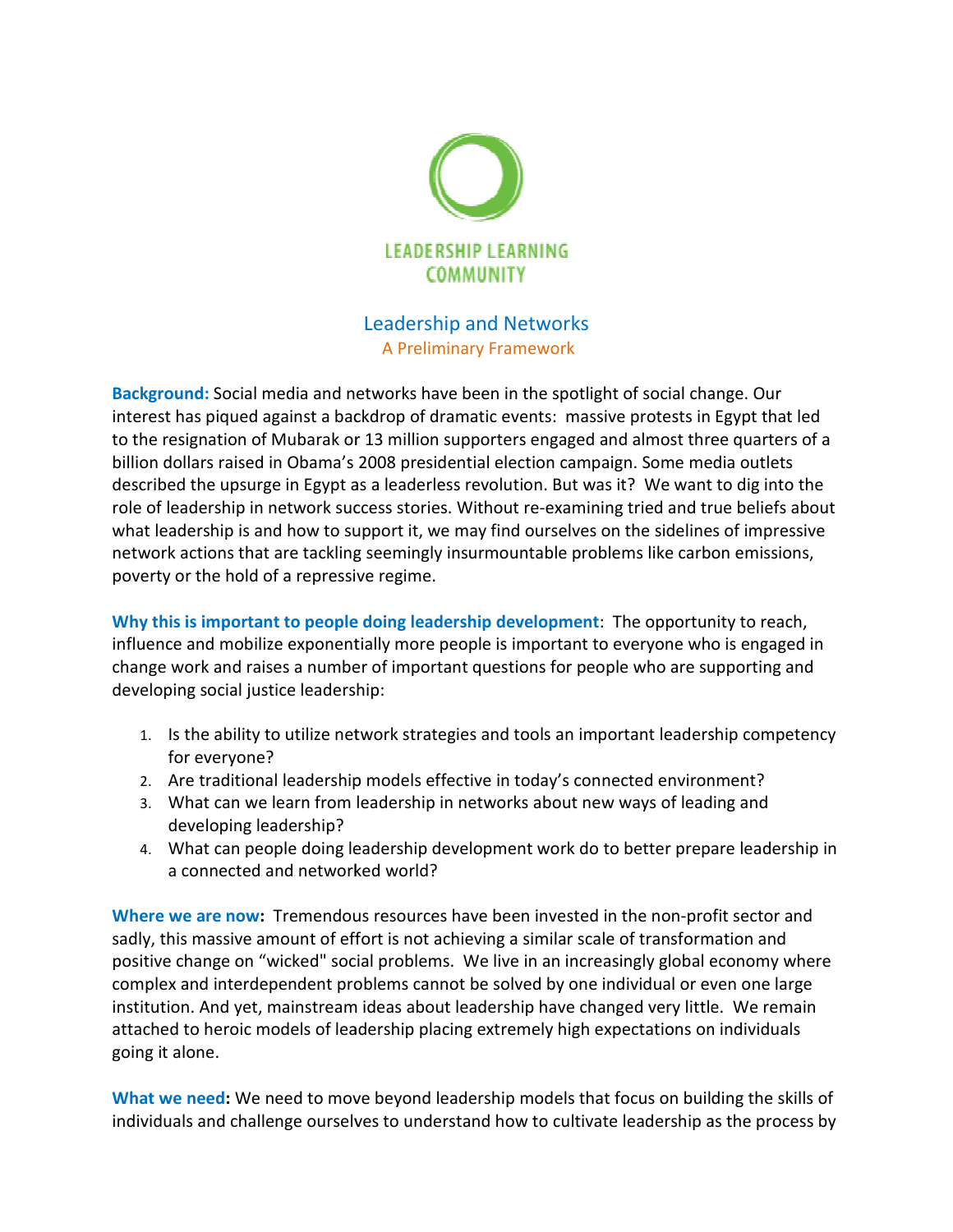which multiple actors align their efforts to take action. We need a new mental model of leadership and new approaches to leadership development if we are to move the needle on any significant social problem by taking advantage of network strategies and more connected ways of working together.

Are networks the answer? Network strategies are no more the answer to every change initiative than organizations can be, and yet organizational change strategies have been prioritized for decades as the best way to make change happen. The problems of duplication and fragmentation persist, even in the face of growing recognition that an organization working alone cannot make the really big changes that are needed. We settle for doing our part on our small piece of the puzzle and for the most part, it's not adding up to a huge collective impact on any major problem. There are many reasons to pay attention to networks and what they mean for leadership:

- 1. Networks increase influence and reach by amplifying messages through social media, producing innovation by bridging organizations and sectors, coordinating the actions of more people with fewer resources, and aligning the work of individuals and organizations to produce greater collective impact on our goals.
- 2. People and groups will exercise more effective leadership if they know how and when to use network strategies.
- 3. Using network strategies effectively requires different leadership values and behaviors that clash with mainstream leadership assumptions
- 4. Millennials who have grown up in a socially connected world are bringing a strong network centric approach to social cause organizing.

What can we learn about leadership from networks? Networks are often successful because they embody a set of values (sometimes referred to as a network mindset) that shape how people and organizations interact. These examples demonstrate values that are part of the leadership ethos of a network and demonstrate individual and group behaviors that increase leadership impact.

- Generosity: The founder of KaBOOM!, Darell Hammond, tells a story about a breakthrough on their mission of getting a playground within the reach of every child when they asked, "why don't we just give away the model? We can't do everything anyway. If we give it away people can replicate it on their own."
- Letting Go of Control: The last presidential election campaign developed social technologies that enabled people to organize their friends and communities. This was possible because campaign organizers let go of control and concerns about whether people would do what they said they would do or stay on message.
- Trust and Reciprocity: Networks assume good will and build trust so that people from diverse experiences can connect, interact and find common ground. Lawrence Community Works began hosting dinners for people to tell their stories and now 50,000 have connected and are acting on things they care about.
- Transparency: When people work in ways that are more transparent, accessible and understandable to people outside their organization, the walls between inside and outside become more porous. LLC involved more people and generated more ideas for a collaborative research project by using a public wiki.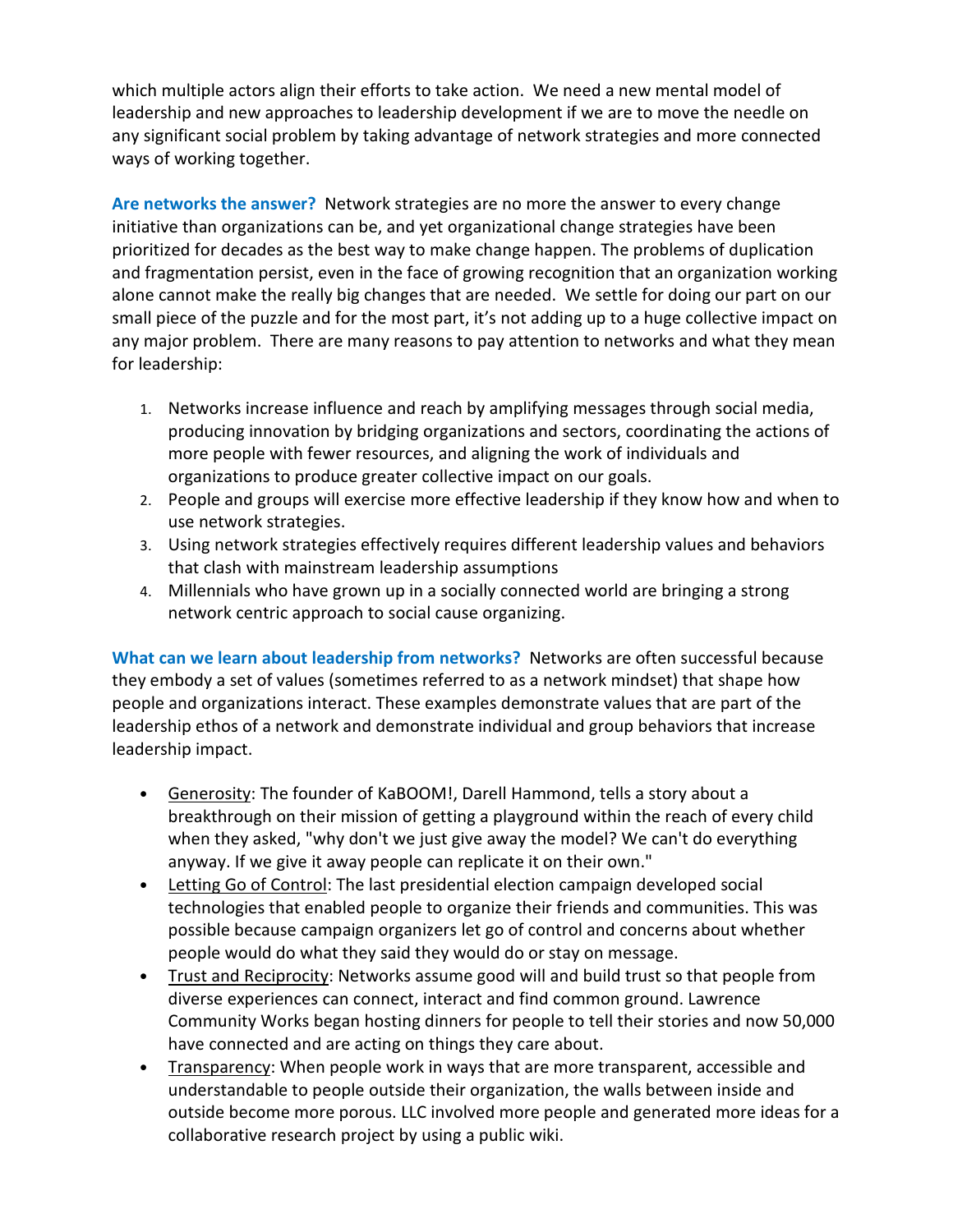• Accountability: Accountability is created through relationship (not rules) when people care about each other. Nonprofit executive directors in Boston neighborhoods historically looked out for their own interests until they formed strong, trusting relationships with each other through a fellowship program to incubate a network.

What is different about network leadership? Network leadership clashes with strongly held ideas about leadership in the nonprofit sector and society at large. The chart below illustrates some of these differences:

| <b>Traditional Leader Model</b>                                                                                                                                                                                                                                                                                                                | Collective network leadership                                                                                                                                                                                                                                                                                                                                                                                               |
|------------------------------------------------------------------------------------------------------------------------------------------------------------------------------------------------------------------------------------------------------------------------------------------------------------------------------------------------|-----------------------------------------------------------------------------------------------------------------------------------------------------------------------------------------------------------------------------------------------------------------------------------------------------------------------------------------------------------------------------------------------------------------------------|
| Leader exerts influence over<br>$\bullet$<br>followers<br>Leadership in organizations is top<br>down & hierarchical<br>Achievements attributed to strength<br>$\bullet$<br>of individual leader and failures are<br>attributed to his/her shortcomings as<br>a leader<br>Leaders can be developed but not<br>everyone has leadership potential | Individuals and groups connect & align<br>$\bullet$<br>efforts to support a common purpose.<br>Leadership is a dynamic process with<br>$\bullet$<br>people assuming many roles<br>Achievements are produced through<br>$\bullet$<br>collective leadership effort and failures &<br>experimentation is embraced for<br>advancing learning and adaptation.<br>Everyone has the ability to exercise<br>$\bullet$<br>leadership |

What are network leadership competencies? There are at least five key competencies needed to effectively lead within a network, utilize network strategies and tackle complex problems.



Connecting: Relationships are the foundation of leadership as a collective process and strongly valued in networks.

Organizing: In networks, leadership is more distributed and often self-authorizing as people and groups take on different roles, and align their actions to move the system in a desired direction. Network members understand that small and large contributions aggregate to produce a larger collective impact.